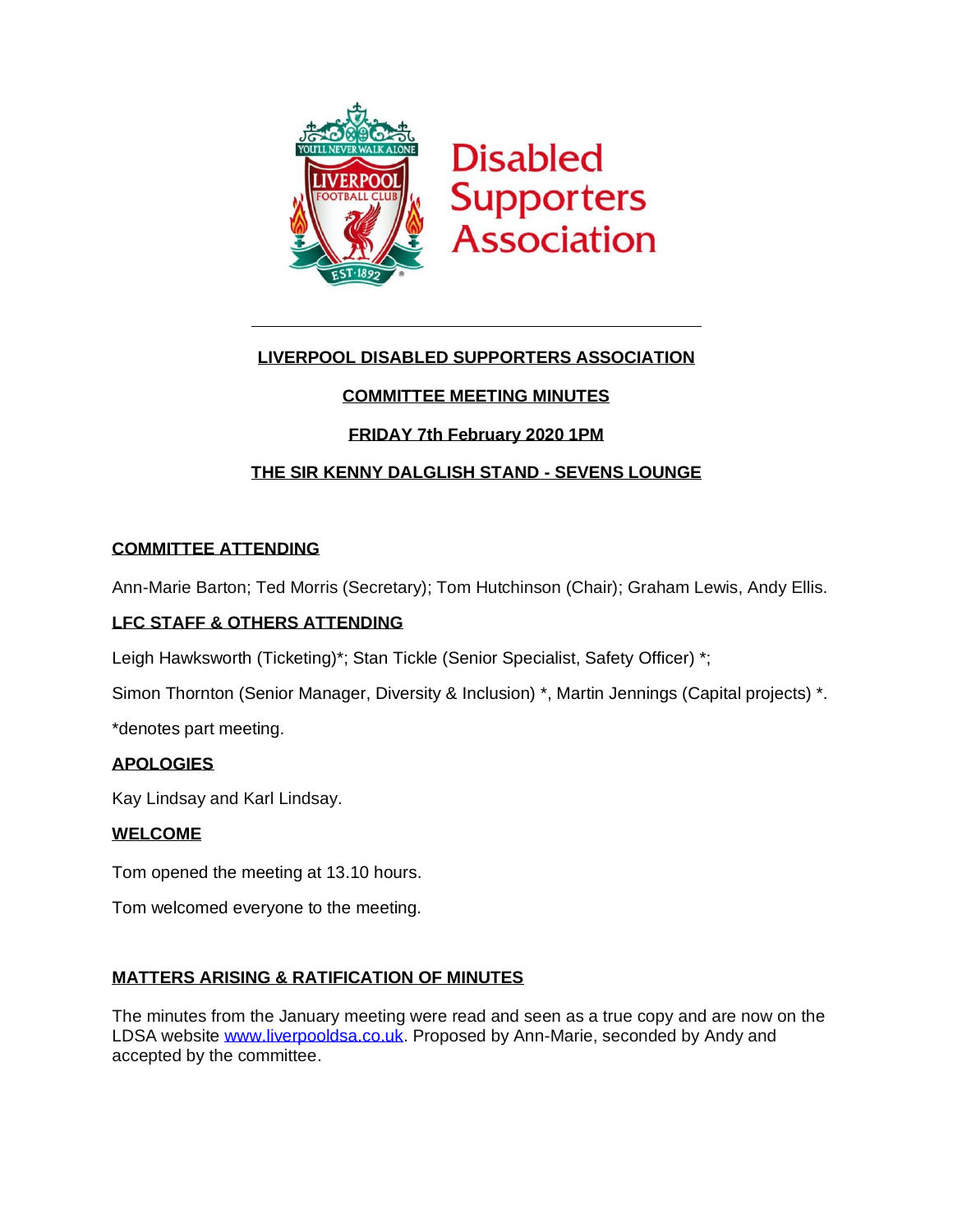# **TICKETING**

- Leigh advised that the ACS payments for Atletico at home are currently being processed.
- Watford away is now on sale.
- Car parking is going really well.
- Ann-Marie asked about the possibility of the club providing additional coaches for away games to accommodate extra wheelchair users who need to be anchored.
- Leigh explained the difficulties with this, and the committee agreed that there is not a straightforward solution, especially not knowing if any extra wheelchair spaces provided would actually be utilized.
- Ted said the LDSA could look into the possibility of sourcing disabled transport to away games.
- Leigh will look into this and feedback to the committee.
- Andy asked if Leigh could provide a game by game breakdown of how many wheelchair users have travelled on the LFC supporters coach so far this season, Leigh will ask Debbie if it's ok to provide us with a breakdown.

# **SAFETY OFFICER UPDATE**

- Stan thanked the committee for their understanding about his busy schedule in January.
- Stan checked the issue raised at the previous meeting about the broken seat in the Anfield rd, after inspecting the seat after the meeting, the counter balanced seat was slightly loose, and it is now rectified.
- Stan monitored the level 3 accessible lift after the Shrewsbury game and believes that we have a similar problem to the one we had in the KD stand, supporters are stating that they have accessible needs and are using the lift, going forward Stan will monitor the situation.
- Ted said that just before the 90 minutes is up, deputy head steward Joe in the KD stand goes up to the  $4<sub>th</sub>$  floor and his presence by the lift seems to make a difference with who actually uses the lift.
- Tom said he uses level 3 lift and it can take up to 15 minutes for the lift to arrive after the game.
- Stan is monitoring how media personnel are also using the lift.
- Leigh mentioned that there is supposed to be a rota system in operation for the level 3 lift.
- Stan advised that there is an operational plan in place for each level and it is more a case of people using the lift who may not necessarily be in need of it.
- The problem with invisible disabilities was raised by Tom and it was agreed that it is a difficult problem to resolve.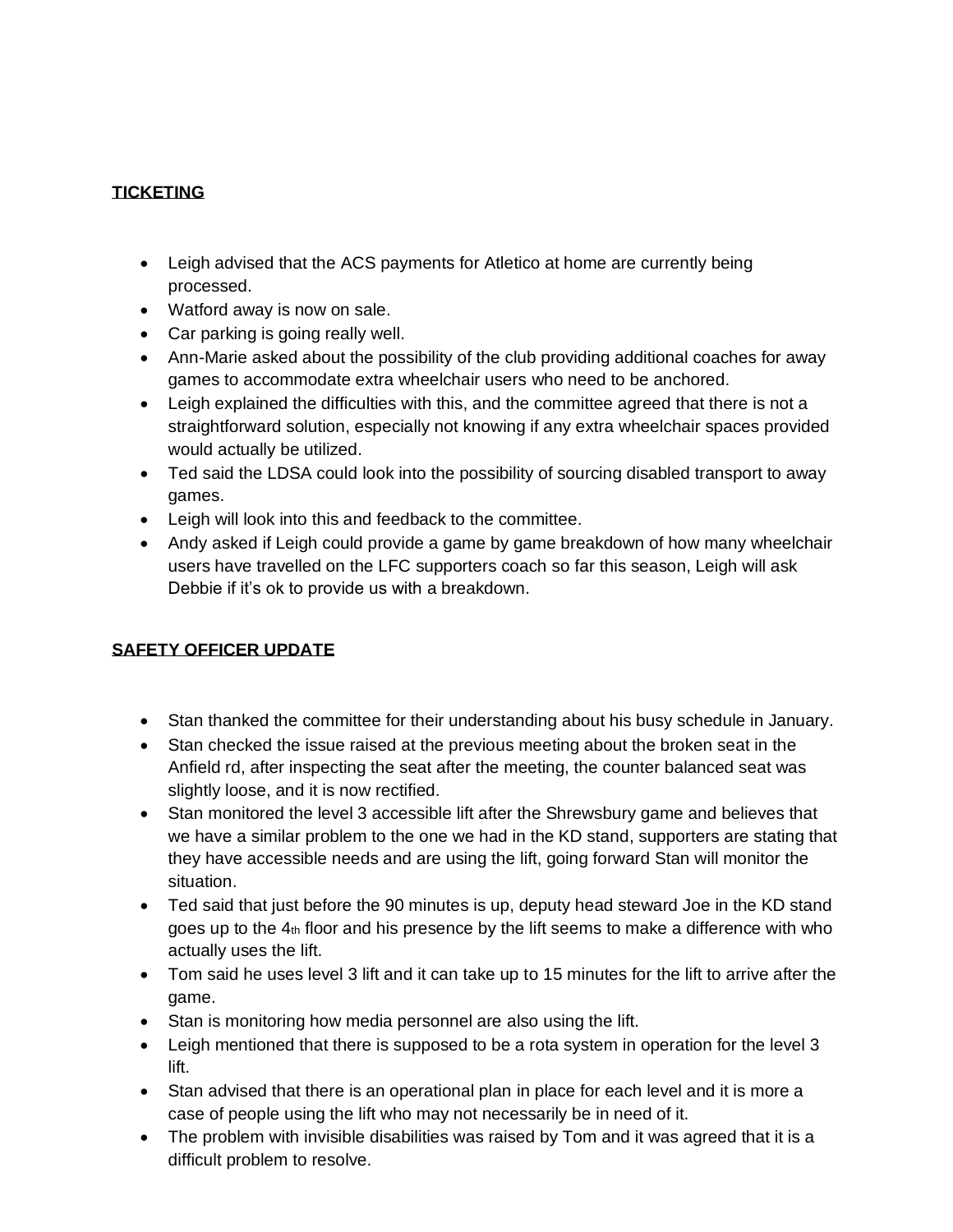- Andy mentioned a problem he encountered at the Shrewsbury game when exiting the KD stand, he advised that it was not the usual hospitality stewards on duty, and they seemed to be unaware of the process with the lifts.
- Leigh mentioned that the 2 hospitality lifts are not for the general public and that there is a dedicated accessible lift.
- It was agreed that this issue was probably a one off due to temporary staff being on duty at the game, but Stan will ensure that it is put on the radar for the hosts pre match briefing.
- Stan thanked the committee for the briefings they provided him with on the issues disabled away fans have been encountering at Carrow Rd, Norwich.
- Ann-Marie will feedback to the committee on how the visit to Norwich it went.
- Stan provided feedback on Ann-Marie's request about incontinence products being made available in toilets, Stan advised that these products are only available on prescription.
- Andy asked about large incontinence pants being made available which can be bought off the shelf, Stan will look into it and feedback to the committee.
- Ann-Marie mentioned an incident that happened to a Liverpool supporter at Wolves away when a home steward pushed the supporter over resulting in a nasty cut.
- Stan mentioned that a request has gone in for LFC stewards to be present at the next few away games.

# **DIVERSITY & INCLUSION MANAGER (DIM)**

- Simon advised the committee that the redevelopment of the Anfield rd stand is entering the next phase of consultation.
- The access audit is still out for tender.
- The player of the year presentation at Melwood went really well, Tom thanked Simon for his help and support with this.
- Andy asked about a disabled meeting point being incorporated into the new stand.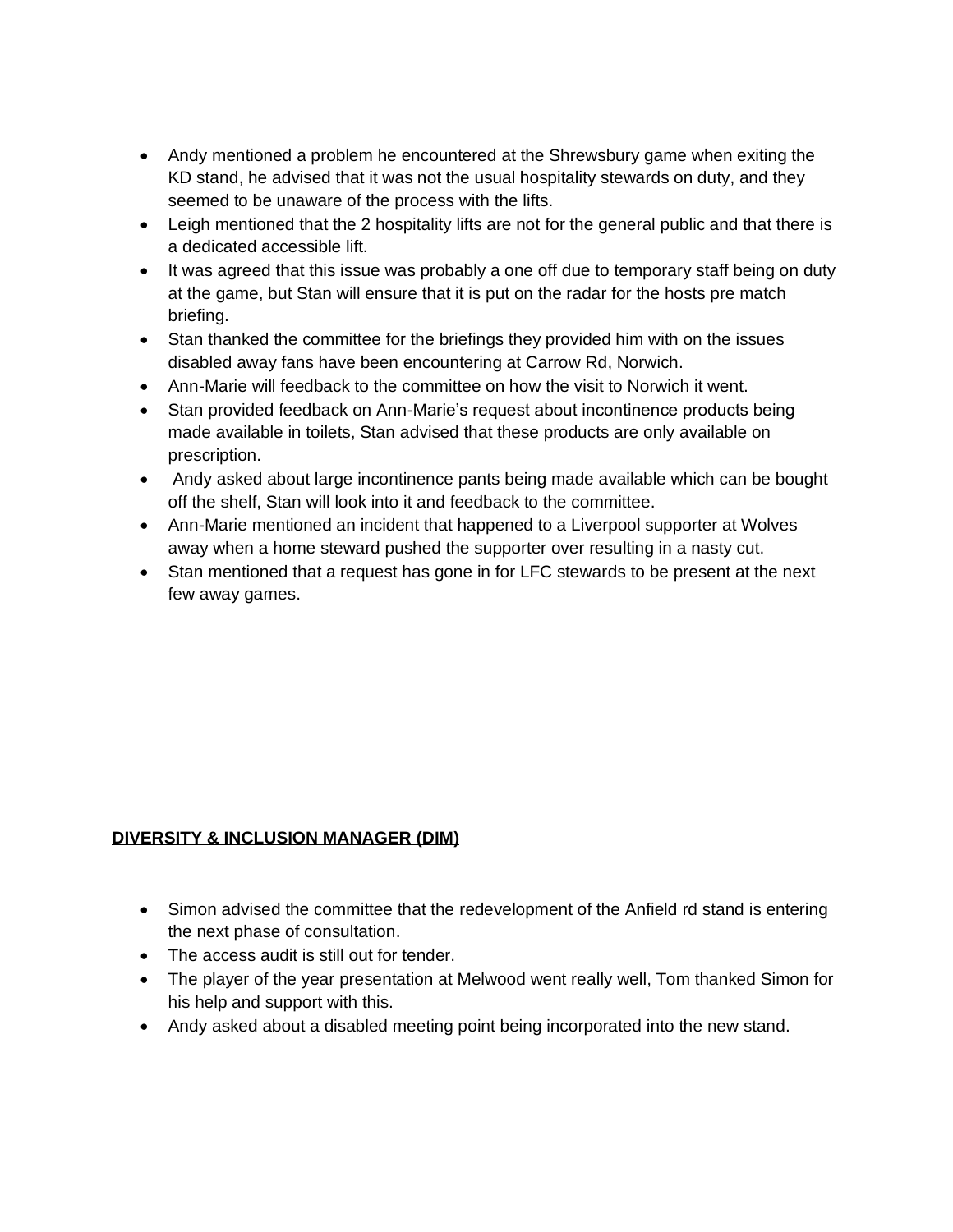### **ANFIELD RD STAND UPDATE**

- Martin explained the procedures for meeting accessible stadium regulations to the committee.
- He then went on to explain the plans for the redevelopment which are also available to the general public on the LFC website.
- A discussion took place on a number of issues relating to the development plans and many different views were aired and noted down.
- The LDSA committee will provide full support on the redevelopment plans.
- The committee will consult with the LDSA membership when more information becomes available.
- Ted asked about the possibility of a sensory room being incorporated into the new development, a full and frank discussion took place about this and this will be passed on to the developers for consideration, but the consensus was that a dedicated sensory room is needed somewhere in the stadium.
- Martin advised that a full presentation of the proposals will be provided to the committee in the near future.
- Tom thanked Martin for updating the committee on the redevelopment plans.

# **CHAIRMAN'S REPORT**

- Tom advised the committee that the AGM is now booked for April and all members have been sent details by email and post.
- The information sent out includes a question and answer form.
- Tom wants more interaction between the members and the committee at the AGM.
- The agenda for the AGM is already set out in the constitution which will be followed, this will be sent out to all members in due course.
- Tom mentioned that at the last meeting Karl asked Andy to assist with the administration of the website and Tom asked about what progress had been made.
- Andy advised that at the present moment in time there had between no communications between himself and Karl on the subject.
- Tom will contact Karl to obtain access to the website due to a private conversation that took place prior to the meeting and the possible ramifications on committee business for the next 3 to 6 months.
- Graham and Andy agreed to work on a new membership form for the website.
- A discussion took place on using a payment option on the website, it was agreed Graham would place a secure PayPal link on the website as soon as possible.
- Security measures are now in place that would ensure past failings with the PayPal account would not reoccur.